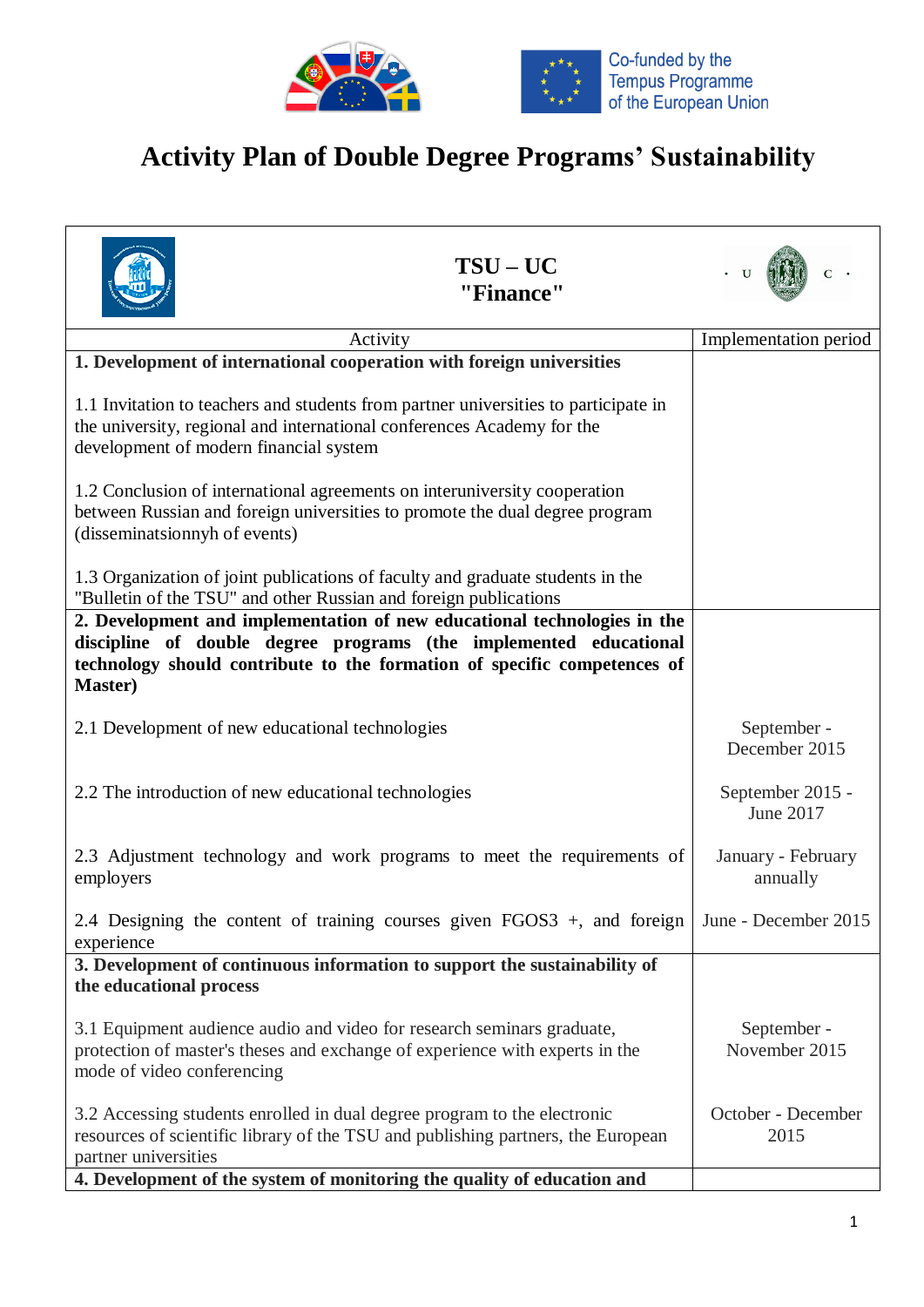| continuing to inform the public about the quality of the educational program                                                                                                   |                                                        |
|--------------------------------------------------------------------------------------------------------------------------------------------------------------------------------|--------------------------------------------------------|
| 4.1. Conducting self certification of Sciences                                                                                                                                 |                                                        |
| - Verification of residual knowledge                                                                                                                                           | Once per semester                                      |
| - A survey of students, a survey of employers                                                                                                                                  | Once time in two<br>years after passing<br>practice    |
| - Educational-methodical seminars on problems of teachers training                                                                                                             | Yearly                                                 |
| 4.2 Preparation and submission of materials for the double degree program<br>courses to the committee on the quality of TEMPUS                                                 |                                                        |
| - Group 1 subjects (5)                                                                                                                                                         | September 2015                                         |
| - Group 2 subjects (4)                                                                                                                                                         | February 2016                                          |
| 4.3. Organization of "feedback" with alumni dual certification of their<br>employment                                                                                          | Each year in<br>September                              |
| 4.4. Information update on activities undertaken to assess and improve the quality<br>of education on the Academy website and to Dropbox                                       | As necessary, but at<br>least one time per<br>semester |
| 5. Conduct a competitive pricing policy                                                                                                                                        | Yearly June - July                                     |
| 5.1 Monitoring of the cost of training similar programs for the formation of<br>competitive prices                                                                             |                                                        |
| 6. Human resource development programs and the formation of high-<br>quality contingent of students                                                                            |                                                        |
| 6.1 Training of teachers (Tomsk)                                                                                                                                               | April 2016                                             |
| 6.2 The training of teachers for training in institutions of the financial sector                                                                                              | Once per two years                                     |
| 6.3 Organization of advanced courses in English for students and teachers in<br>order to maintain and develop language skills                                                  | 2015 - 2016 years.                                     |
| 6.4 Conducting methodological seminar on the introduction of new educational<br>technologies, on implementation of the program by videoconference with partner<br>universities | In June 2017 and<br>annually thereafter                |
| 6.5 The development of practical skills of students and teachers with the<br>involvement of employers (conducting trainings and seminars)                                      | Annually                                               |
| 7. Public and professional accreditation of the program. State accreditation                                                                                                   |                                                        |
| 7.1 Modernization of logistical and methodological base of training of foreign<br>students in accordance with the recommendations of the university partner                    | April - June 2016                                      |
| 7.2 Preparation of documents for the public and professional accreditation                                                                                                     | November -<br>December 2017                            |
| 7.3 Preparation of documents for state accreditation                                                                                                                           | September -<br>December 2017                           |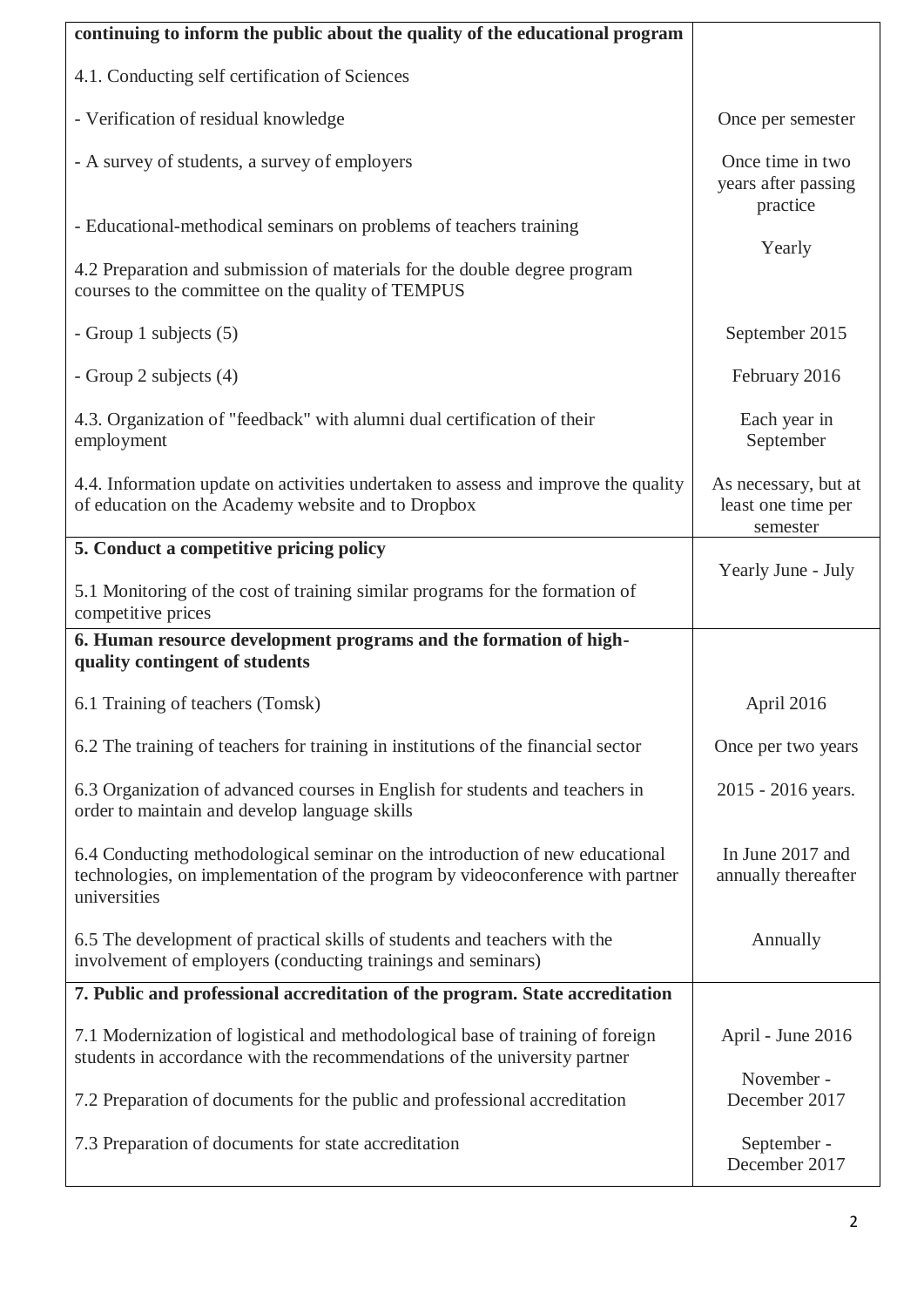

## **BSUEL – UAS bfi Vienna "Banking and Finance"**



| Activity                                                                                                       | Implementation period                |
|----------------------------------------------------------------------------------------------------------------|--------------------------------------|
| 1. Promoting cooperation with foreign partners                                                                 |                                      |
|                                                                                                                |                                      |
| 1.1 Conducting master students exchange in Banking and Finance program                                         | From 01.09.2016                      |
| 1.2 Attracting students from near abroad countries (Mongolia, China)                                           | From 01.09.2016                      |
| 1.3 Publishing masters' and teachers' papers in BSUEL's journals                                               | During the program<br>running period |
| 1.4 Encouraging foreign colleagues to take part in editorial boards of BSUEL's<br>journals                     | Being implemented                    |
| 1.5 Inviting foreign partners to take part in conferences held in BSUEL                                        | From 01.01. 2016                     |
| 2. Modernizing the academic support of master's program in Banking and<br><b>Finance</b>                       |                                      |
| 2.1 Publication of teaching materials on the taught courses                                                    | $May - September$<br>2016            |
| 3. Introducing new academic tools, in line with the Bologna process                                            |                                      |
| 3.1 Providing transparency of the academic process                                                             | From 01.09.2016                      |
| 4. Developing teaching materials for all courses taught under the double<br>degree master's program in Finance |                                      |
| 4.1 Developing teaching materials for the first year of learning                                               | $01.02.2015 -$<br>01.01.2016         |
| 4.2 Developing teaching materials for the second year of learning                                              | $01.11.2015 -$<br>01.09.2016         |
| 4.3 Constant upgrading of teaching materials, in line with foreign partner's<br>requirements                   | During the whole<br>program period   |
| 5 Development and adoption of new teaching methods for double degree<br>program courses                        |                                      |
| 5.1. Elaborating new teaching methods                                                                          | $01.02.2015 -$<br>01.01.2016         |
| 5.2. Introducing new teaching methods                                                                          | $01.02.2015 -$<br>01.01.2017         |
| 5.3 Adapting the teaching methods and syllabi to the requirements of potential<br>employers                    | In December annually                 |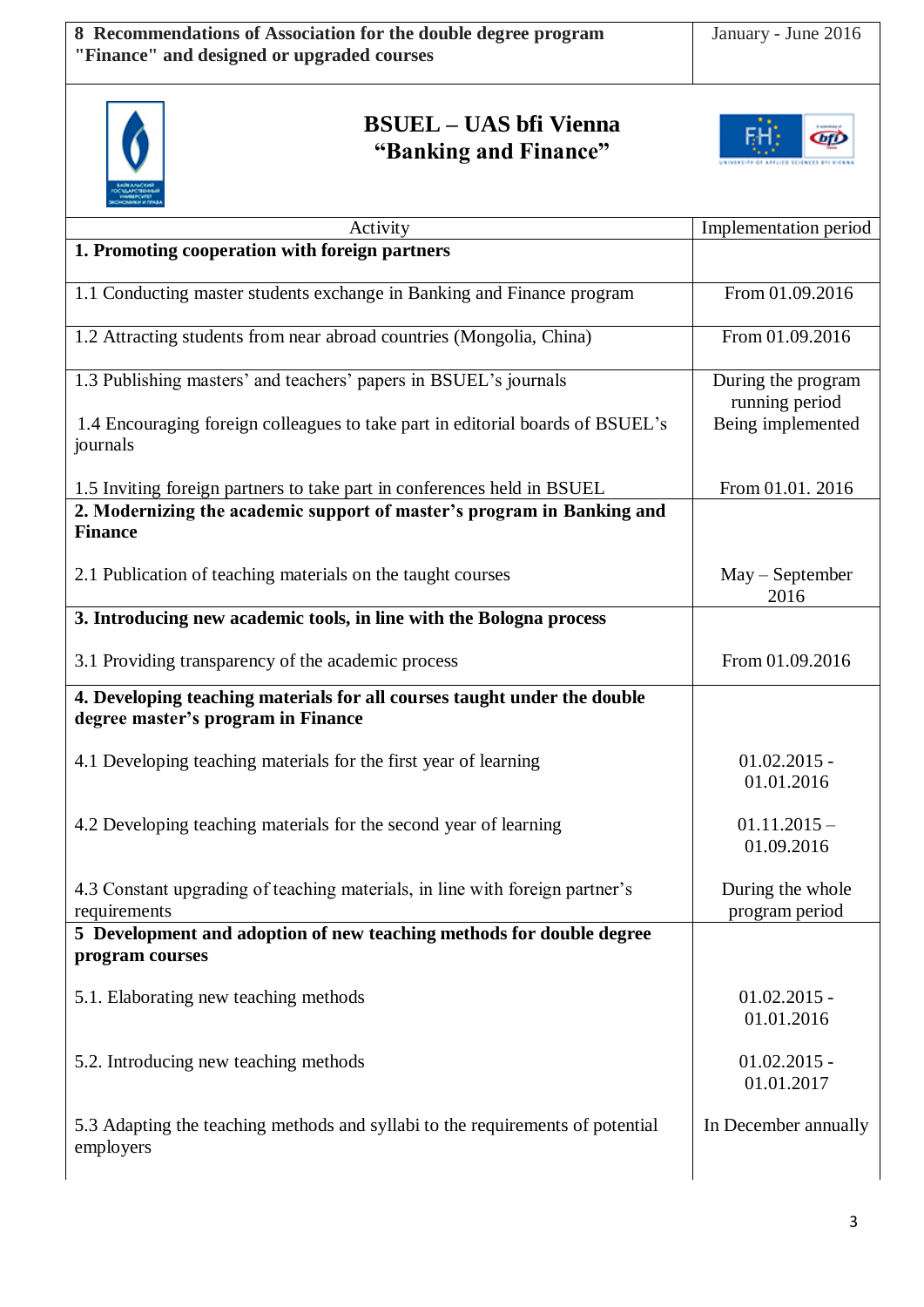| 5.4 Upgrading the course contents in line with international experience                                                                                                                              | $01.09.2015 -$<br>01.09.2017 |
|------------------------------------------------------------------------------------------------------------------------------------------------------------------------------------------------------|------------------------------|
| 5.5 Conducting tutorial workshops on new teaching methods                                                                                                                                            | Once a semester              |
| 6. Promoting the DD program in Banking and Finance                                                                                                                                                   |                              |
| 6.1 Holding meetings with undergraduate students                                                                                                                                                     | From 01.09.2015              |
| 6.2 Taking part in academice expositions of the region and the near abroad                                                                                                                           | From 01.09.2015              |
| 7. Improving students' and teachers' language skills.                                                                                                                                                |                              |
| 7.2 Strengthening language training of undergraduate students                                                                                                                                        | From 01.09.2014              |
| 7.3 Advanced language training for teachers within the program                                                                                                                                       | From 01.09.2014              |
| 8. Increasing competitiveness of DD program in Banking and Finance                                                                                                                                   |                              |
| 8.1 Ensuring sufficient amount of free seats on the program                                                                                                                                          | From 01.09.2015              |
| 8.2 Adopting competitive pricing                                                                                                                                                                     | From 01.09.2015              |
| 9. Feedback from employers                                                                                                                                                                           |                              |
| 9.1 Involving employers into academic process                                                                                                                                                        | From 01.09.2015              |
| 9.2 Regular surveys to identify strengths and weaknesses of the program<br>graduates                                                                                                                 | Annually                     |
| 10. Getting feedback from DD program graduates to identify strengths and                                                                                                                             |                              |
| weaknesses of the academic process                                                                                                                                                                   |                              |
| 10.1 Maintaining the feedback link with master students abroad on exchange                                                                                                                           | Twice a semester             |
| 10. 2 Monitoring employment and promotion dynamics of program graduates                                                                                                                              | From 01.07.2017              |
| 11. Maintaining constant feedback link with consortium members with the<br>purpose of sharing valuable experience                                                                                    | Twice a year                 |
| 12. Dissemination activities at BSUEL and other regional institutions to<br>promote the experience of implementing DD programs and adopting new<br>teaching methods in line with the Bologna process | Once a year                  |



## **KSAEL – TUKE "Finance, Banking and Insurance"**



| Activity                                                                                                                                 | Implementation period |
|------------------------------------------------------------------------------------------------------------------------------------------|-----------------------|
| 1. Development of international cooperation with foreign HEIs                                                                            |                       |
| 1.1 Holding regional and international conferences on problems of modern<br>financial system development with foreign HEIs participation | Once a year           |
| 1.2 Joint publications in Academy's Journal "KSAEL's Vestnik" and in journals<br>of foreign HEIs                                         | Once a year           |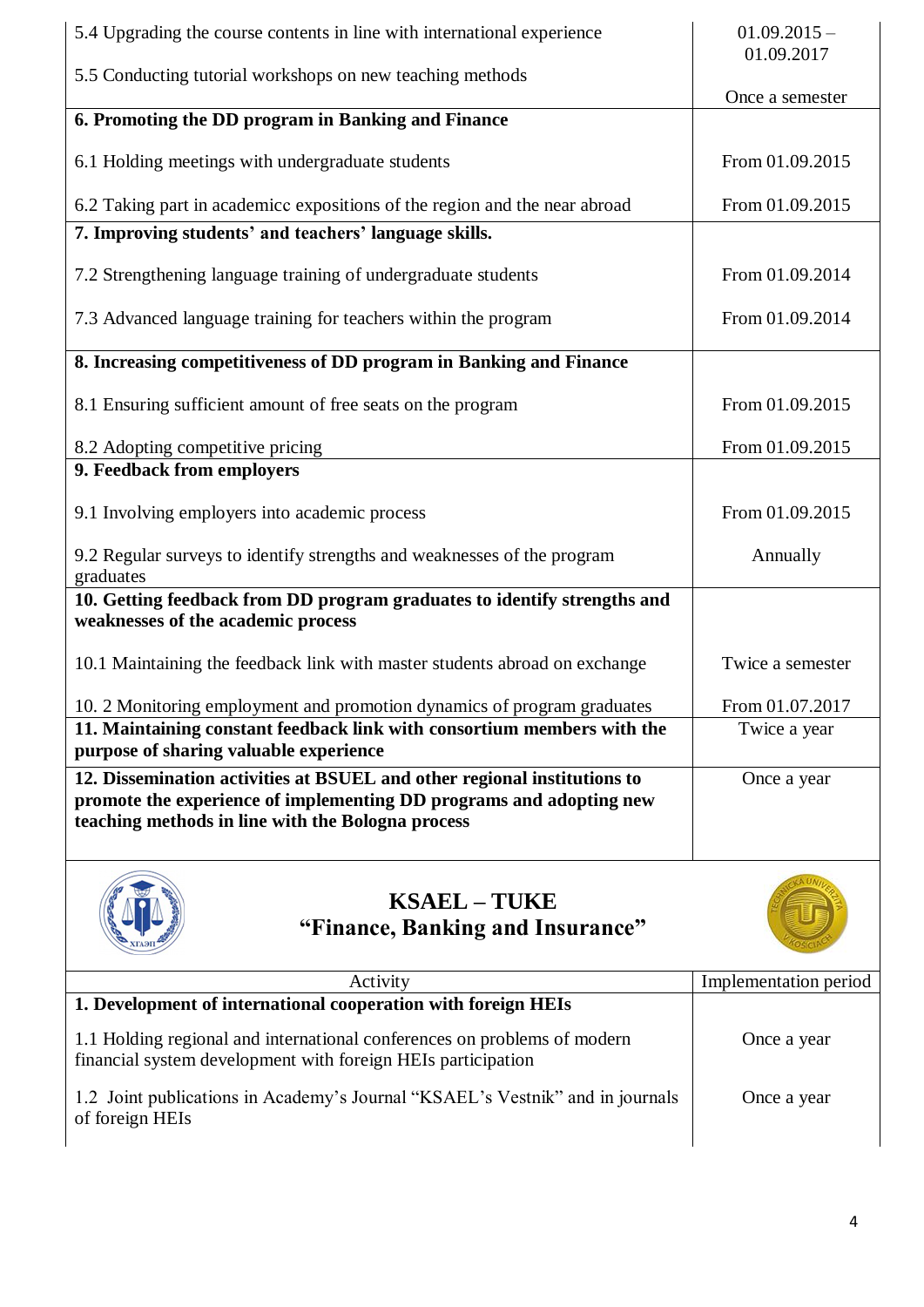| 1.3 Promotion of DDP to foreign educational markets (Chinese, Korean,<br>Japanese) by arranging dissemination meeting and concluding agreements with<br>foreign HEIs on DDP                                 | Six times a year                                               |
|-------------------------------------------------------------------------------------------------------------------------------------------------------------------------------------------------------------|----------------------------------------------------------------|
| 2. Development and introduction of new educational technologies into DD<br>Programs' disciplines (implementing educational technology should<br>contribute to the formation of specific competence)         |                                                                |
| 2.1. Development of new educational technologies                                                                                                                                                            | $September -$<br>December, 2015                                |
| 2.2. Introduction of new educational technologies                                                                                                                                                           | September, $2015 -$<br>June, 2017                              |
| 2.3 Adjustment of technologies and working study programs according to<br>employers requirements                                                                                                            | January - February,<br>once a year                             |
| 2.4 Development of educational courses' content taking into account of FSES 3+<br>and with regard to foreign experience                                                                                     | June - December,<br>2015                                       |
| 3. Development of constant informational support of educational process's<br>sustainability                                                                                                                 |                                                                |
| 3.1 Equipment teachers' workplaces with IT to work with students and partners                                                                                                                               | June – October, $2015$                                         |
| 3.2 Equipment of classrooms with audio and video communication for holding<br>research seminar with masters and master's thesis defense, for sharing experience<br>with experts in video communication mode | $September -$<br>November, 2015                                |
| 3.3 Providing DDP students with an access to a library's e-resources of the<br>Academy and European HEIs                                                                                                    | October – December,<br>2015                                    |
| 3.4 Introduction of partner HEIs' IT in teaching process                                                                                                                                                    |                                                                |
| 4. Development of education quality's monitoring system and constant<br>informing society of the program's education quality and providing the<br>society with the information concerning the DDP quality   |                                                                |
| 4.1. Program disciplines' self-attesting                                                                                                                                                                    |                                                                |
| - students knowledge testing                                                                                                                                                                                | Once a semester                                                |
| - students and employers questionnairing                                                                                                                                                                    | Once in two years<br>after practical<br>placement              |
| - teaching methodical seminars on teaching issues                                                                                                                                                           | Once a year                                                    |
| 4.2 Preparation and submitting materials of DDP developed courses to TEMPUS                                                                                                                                 |                                                                |
| project Quality Control Panel (QCP)<br>- first set of courses (5)                                                                                                                                           | September, 2015                                                |
| - second set of courses (4)                                                                                                                                                                                 | February, 2016                                                 |
| 4.3. Receiving feedback from DDP graduates concerning their employment                                                                                                                                      | Once a year,<br>September                                      |
| 4.4. Placing the information about activities related to education quality control<br>and quality upgrading on the Academy's web-site and in Dropbox                                                        | As and when<br>necessary, but not less<br>than once a semester |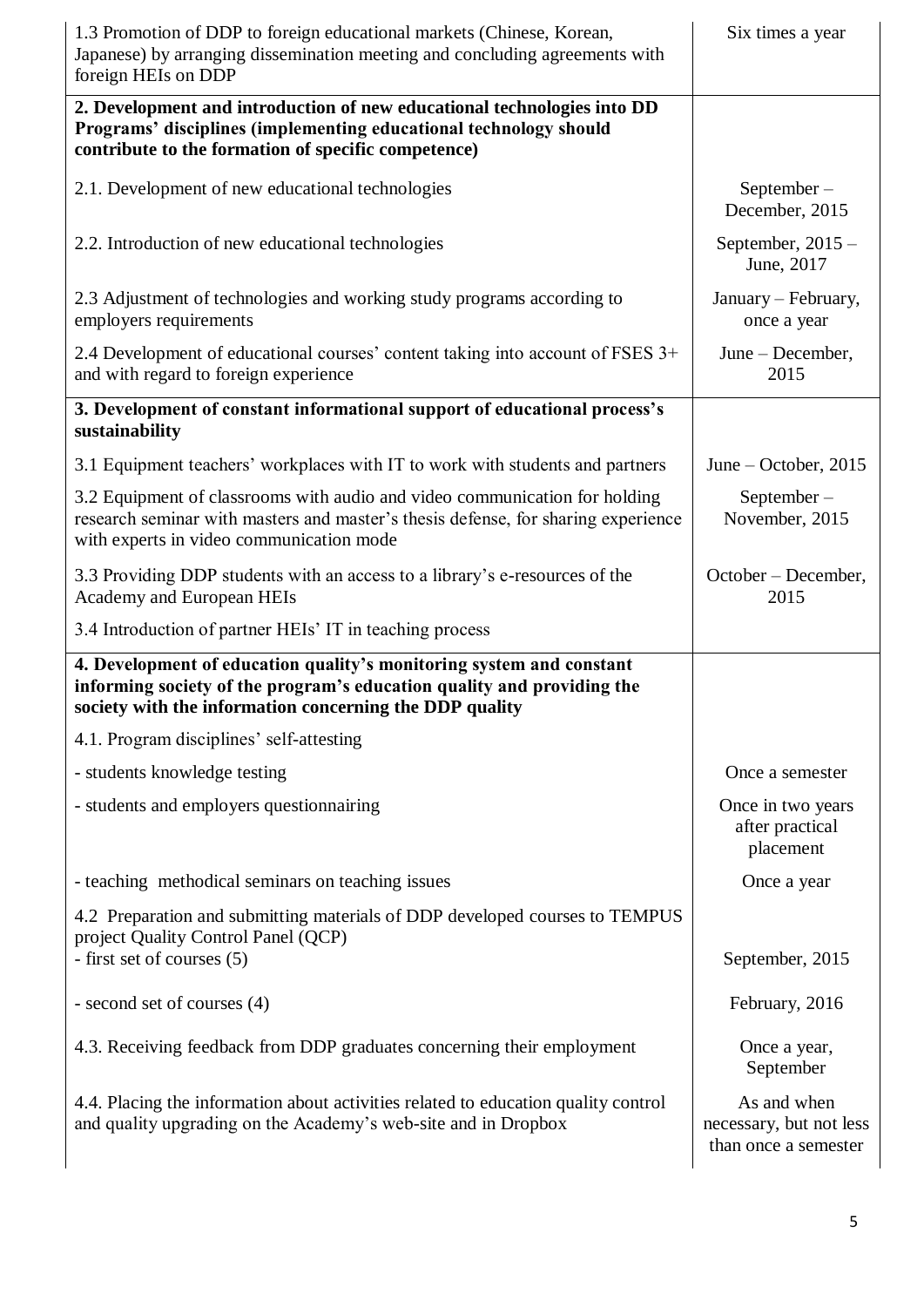| 4.5 Holding a regional interuniversity research and methodological seminar on<br>DDP implementing                                                                                | November-<br>December, 2015 and<br>then annualy |
|----------------------------------------------------------------------------------------------------------------------------------------------------------------------------------|-------------------------------------------------|
| 4.6 Participation in International Educational Fairs and "Welcome to Academy"<br>Days                                                                                            | Annually, twice a year                          |
| 4.7 Holding an educational fair to promote DDP with the participation of partners<br>from Slovakia                                                                               | May, 2016                                       |
| 5. Competitive pricing policy pursuing                                                                                                                                           |                                                 |
| 5.1 Monitoring of similar study programs' tuition of fee for competitive pricing                                                                                                 | Annually June – July                            |
| 5.2 Providing students who pays study year cost at the moment of entry with<br>discounts                                                                                         | Annually (September)                            |
| 5.3 Applying for $2-3$ "budget" places of the Master Degree Program for the<br>DDP to the Department of Education and Science                                                    | $2018$ year                                     |
| 5.4 Development of cooperation with banks, providing educational loans                                                                                                           | September – October,<br>2016                    |
| 6. Development of the program's staff potential and competent students<br>contingent formation                                                                                   |                                                 |
| 6.1 Teachers training on teaching methods (Tomsk)                                                                                                                                | April, 2016                                     |
| 6.2 Teachers retraining in financial industry organizations                                                                                                                      | Once in two years                               |
| 6.3 Students and Teachers' knowledge of English and improvement and its<br>advancement                                                                                           | $2015 - 2016$                                   |
| 6.4 Holding methodical seminars on introduction of new educational<br>technologies, on study program's implementation problems with HEIs-partners in<br>video communication mode | June, 2017 and then<br>annually                 |
| 6.5 Development of students and teachers' practical skills with the involvement<br>of specialists from Financial sector (holding trainings and teaching seminars)                | Annually                                        |
| 7. Public and professional accreditation of DDP. State accreditation.                                                                                                            |                                                 |
| 7.1 Searching for HEIs and public and professional associations carrying out<br>public and professional accreditation in "Finance and Credit". Negotiations with<br>them         | November, 2015                                  |
| 7.2 Modernizing material and technical and methodical base of teaching foreign<br>students in accordance with HEI-partner's recommendations                                      | April – June, 2016                              |
| 7.3 Preparing documents for public and professional accreditation                                                                                                                | November-<br>December, 2017                     |
| 7.4 Preparing documents for a state accreditation                                                                                                                                | September $-$<br>December, 2017                 |
| 8. Official recognition of DDP and newly developed or modernized courses<br>by Teaching and Methodical Association on the DDP "Finance, Banking and<br>Insurance"                | January – June, $2016$                          |
| ZabSU – UMU<br>"Finance"                                                                                                                                                         |                                                 |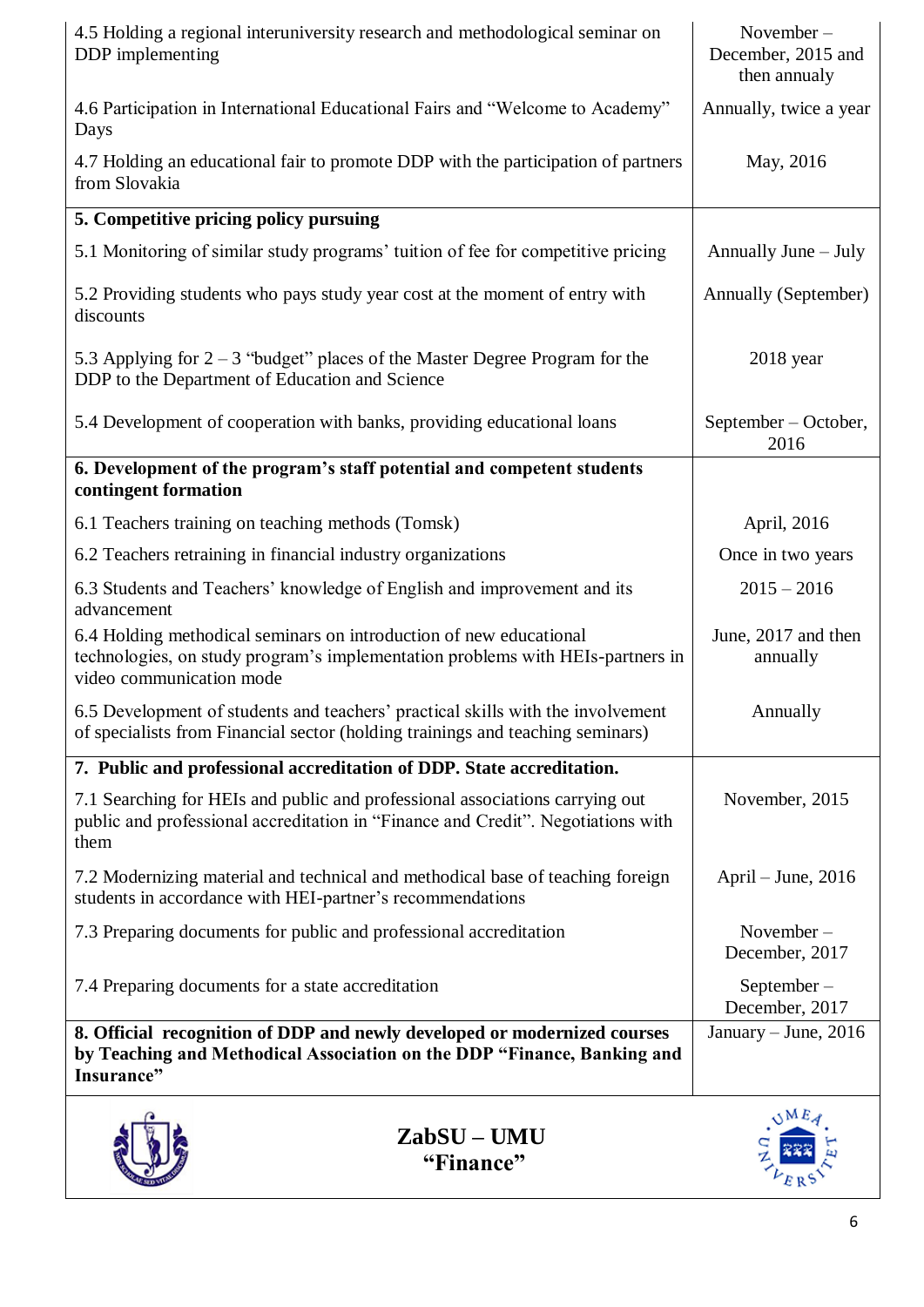| Activity                                                                                                       | Implementation period                |
|----------------------------------------------------------------------------------------------------------------|--------------------------------------|
| 1. Promoting cooperation with foreign partners                                                                 |                                      |
| 1.1 Conducting master students exchange in Finance program                                                     | From 04.09.2016                      |
| 1.2 Attracting students from near abroad countries (Mongolia, China)                                           | From 01.09.2016                      |
| 1.3 Publishing masters' and teachers' papers in ZabSU's journals                                               | During the program<br>running period |
| 1.4 Encouraging foreign colleagues to take part in editorial boards of ZabSU's<br>journals                     | Being implemented                    |
| 1.5 Inviting foreign partners to take part in conferences held in ZabSU                                        | From spring 2016                     |
| 2. Modernizing the facilities for master's program in Finance                                                  |                                      |
| 2.1 Opening a computer lab with broadband Internet access for students and<br>teachers                         | Implemented                          |
| 3. Modernizing the academic support of master's program in Finance                                             |                                      |
| 3.1 Publication of teaching materials on the taught courses                                                    | May – September 2016                 |
| 3.2 Providing electronic access to leading Russian and foreign Finance journals                                | From 01.09.2016                      |
| 4. Introducing new academic tools, in line with the Bologna process                                            |                                      |
| 4.1 Adoption of module system                                                                                  | From 01.09.2016                      |
| 4.2 Providing transparency of the academic process                                                             | From 01.09.2016                      |
| 4.3 Adoption and promotion of ECTS                                                                             | From 01.09.2016                      |
| 5. Developing teaching materials for all courses taught under the double<br>degree master's program in Finance |                                      |
| 5.1 Developing teaching materials for the first year of learning                                               | $01.02.2015 -$<br>01.01.2016         |
| 5.2 Developing teaching materials for the second year of learning                                              | $01.11.2015 -$<br>01.09.2016         |
| 5.3 Constant upgrading of teaching materials, in line with foreign partner's<br>requirements                   | During the whole<br>program period   |
| 6. Development and adoption of new teaching methods for double degree<br>program courses                       |                                      |
| 6.1. Elaborating new teaching methods                                                                          | $01.02.2015 -$<br>01.01.2016         |
| 6.2. Introducing new teaching methods                                                                          | $01.02.2015 -$<br>01.01.2017         |
| 6.3 Adapting the teaching methods and syllabi to the requirements of potential<br>employers                    | In December annually                 |
| 6.4 Upgrading the course contents in line with international experience                                        | $01.09.2015 -$<br>01.09.2017         |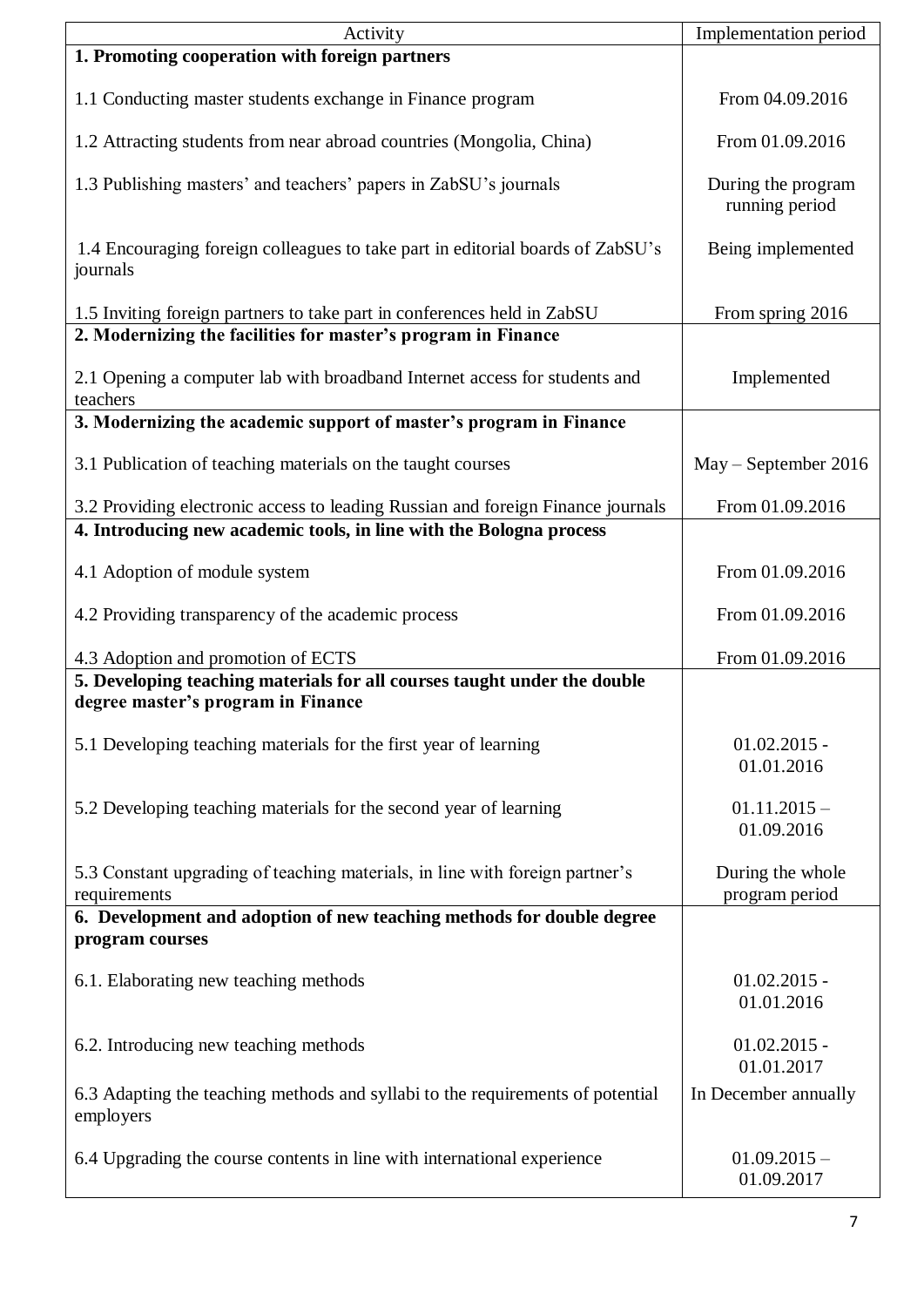| 6.5 Conducting tutorial workshops on new teaching methods                                                                                                                                            | Once a semester              |
|------------------------------------------------------------------------------------------------------------------------------------------------------------------------------------------------------|------------------------------|
| 7. Development and adoption of quality assurance system for the DD<br>program in Finance                                                                                                             |                              |
| 7.1 Designing the quality assurance system                                                                                                                                                           | $01.09.2015 -$<br>01.09.2016 |
| 7.2 Application of the quality assurance system                                                                                                                                                      | From 01.09.2016              |
| 7.3 Upgrading the quality assurance system in line with foreign partner's<br>requirements and the market needs                                                                                       | From 01.09.2016              |
| 8. Promoting the DD program in Finance                                                                                                                                                               |                              |
| 8.1 Holding meetings with undergraduate students                                                                                                                                                     | From 01.09.2015              |
| 8.2 Taking part in academicc expositions of the region and the near abroad                                                                                                                           | From 01.09.2015              |
| 9. Improving students' and teachers' language skills.                                                                                                                                                |                              |
| 9.1 Entering into contracts with educational centers of the region for further<br>training of teachers                                                                                               | From 01.03.2014              |
| 9.2 Strengthening language training of undergraduate students in Finance<br>10. Increasing competitiveness of DD program in Finance                                                                  | From 01.03.2014              |
| 10.1 Ensuring sufficient amount of free seats on the program                                                                                                                                         | From 01.09.2015              |
| 10.2 Adopting competitive pricing                                                                                                                                                                    | From 01.01.2016              |
| 11. Feedback from employers                                                                                                                                                                          |                              |
| 11.1 Involving employers into academic process                                                                                                                                                       | From 01.09.2015              |
| 11.2 Regular surveys to identify strengths and weaknesses of the program<br>graduates                                                                                                                | Annually                     |
| 12. Getting feedback from DD program graduates to identify strengths and<br>weaknesses of the academic process                                                                                       |                              |
| 12.1 Maintaining the feedback link with master students abroad on exchange                                                                                                                           | Twice a semester             |
| 12. 2 Monitoring employment and promotion dynamics of program graduates                                                                                                                              | From 01.07.2017              |
| 13. Constant advanced training of teachers within the program                                                                                                                                        |                              |
| 13.1 Advanced language training for teachers within the program                                                                                                                                      | Once a year                  |
| 13.2 Teachers' training in other universities of Russia                                                                                                                                              | Once a year                  |
| 13.3 Course specific training for program teachers in partner university and<br>other educational institutions abroad                                                                                | Once a year                  |
| 14. Maintaining constant feedback link with consortium members with the<br>purpose of sharing valuable experience                                                                                    | Twice a year                 |
| 15. Dissemination activities at ZabSU and other regional institutions to<br>promote the experience of implementing DD programs and adopting new<br>teaching methods in line with the Bologna process | Once a year                  |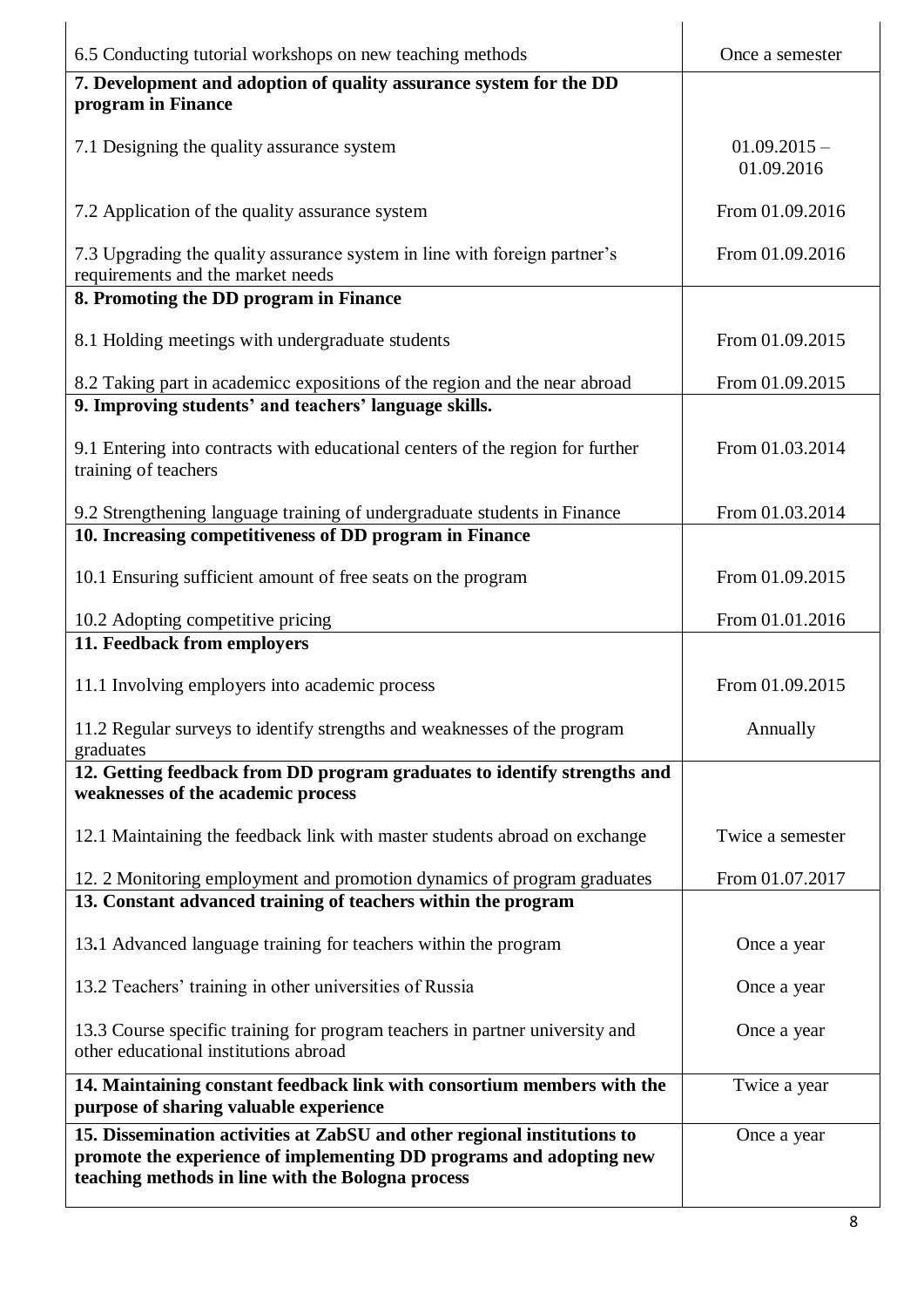## **ESSUTM – UM "Bank Management"**



| Activity                                                                                                                                          | Implementation period                                           |
|---------------------------------------------------------------------------------------------------------------------------------------------------|-----------------------------------------------------------------|
| 1. Activities aimed at the contents and delivery of the study program                                                                             |                                                                 |
| Implementation and development of teaching materials and Bologna<br>1.1.<br>academic tools                                                        |                                                                 |
| 1.1.1 The analysis and quality evaluating of modified and new developed<br>courses with colleagues from Maribor University                        | September 2015 - May<br>2016                                    |
| 1.1.2. Meetings of the course developers' team                                                                                                    | Twice a month, during<br>the program running<br>period          |
| 1.1.3. Training of the course developers in the University of Maribor                                                                             | December 2015-<br>January 2016                                  |
| 1.1.4. Monitor and develop Bologna process academic tools                                                                                         | Once a year, during the<br>program running period               |
| 1.2.<br>Development and adoption of new teaching methods                                                                                          |                                                                 |
| 1.2.1. Participation in the annual ESSUTM conference on teaching<br>methodology                                                                   | Once a year, first in<br>January 2016                           |
| 1.2.2. Evaluation of modern teaching methods and adoption of changes                                                                              | Once a year, during the<br>program running period               |
| Public and professional accreditations of DD Master program<br>1.3.                                                                               |                                                                 |
| 1.3.1. Preparing documents for public and professional accreditation                                                                              | January - February 2016                                         |
| 1.3.2. Official recognition of DDP and newly developed or modernized<br>courses by Teaching and Methodical Association on the DDP                 | March - June 2016                                               |
| 2. Professional development of the department staff (professional training<br>at ESSUTM and other institutions, couching sessions, seminars etc.) | During the study year                                           |
| 2.1. Training on methods of distance learning                                                                                                     | January - March 2016                                            |
| 2.2. Training project-oriented approach to the implementation of educational<br>programs                                                          | January - June 2016                                             |
| 2.3. Improving the skills to use interactive technology in the learning process                                                                   | November $2015 -$ June<br>2016                                  |
| 2.4. Teachers training on teaching methods in Tomsk State University                                                                              | April 2016                                                      |
| 2.5. Teachers retraining in financial industry organizations                                                                                      | Currently (once a year<br>during the program<br>running period) |
| 3. Improving teachers' and students' language skills                                                                                              |                                                                 |
| 3.1. Strengthening English language skills of applicant students                                                                                  | During the program<br>running period                            |
| 3.2 Advanced language trainings of teachers                                                                                                       | During the program                                              |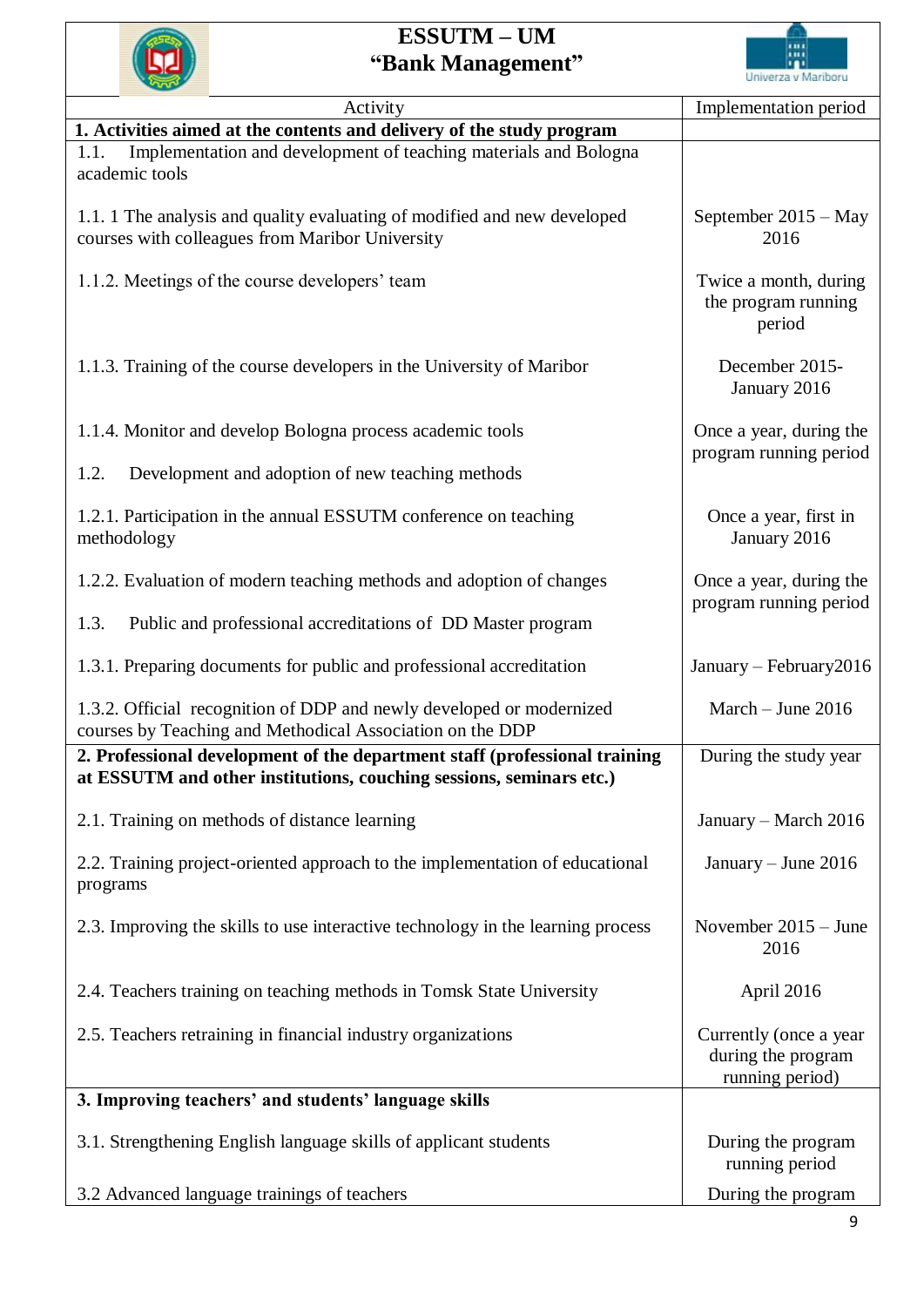|                                                                                                                                    | running period                                                                   |
|------------------------------------------------------------------------------------------------------------------------------------|----------------------------------------------------------------------------------|
| 4. Activities aimed at promoting the DD master program                                                                             | Constantly                                                                       |
| 4.1. Presentations to the bachelor students                                                                                        | Four times a year                                                                |
| 4.2. Cooperation with mass media                                                                                                   | Constantly                                                                       |
| 4.3. Participation in ESSUTM Welcome Day                                                                                           | March - April each<br>year,                                                      |
|                                                                                                                                    | During the program<br>running period                                             |
| 4.4. Cooperation with Economics departments of other universities                                                                  | Constantly, during the<br>program running period                                 |
| 4.5. Implementing a three-stage system of the effective recruitment<br>"school/college – bachelor program – master program"        | Constantly during the<br>program running period                                  |
| 5. Actions aimed at design and development of information materials of<br>the the DD Master program                                |                                                                                  |
| 5.1. Preparing information materials (printed, e-version,) for promotion of<br><b>DDP</b>                                          | November 2015 - April<br>2016, each year during<br>the program running<br>period |
| 5.2. Maintaining the information support of the projects (updating the website)                                                    | Constantly                                                                       |
| 6. Close cooperation with employers, feedback from employers                                                                       |                                                                                  |
| 6.1. Meeting with employers to monitor and develop graduates' competences                                                          | Two times a year,<br>during the program<br>running period                        |
| 6.2. Students' conferences/trainings/seminar sessions on problems of modern<br>financial system with employers                     | Once per trimester,<br>during the program<br>running period                      |
| 6.3. Organizational activities and development of effective Alumni<br>organization                                                 | During the program<br>running period                                             |
| 7. Promoting/developing cooperation with foreign partners, especially with<br><b>University of Maribor</b>                         |                                                                                  |
| 7.1. Conducting students' exchange                                                                                                 | During the program<br>running period                                             |
| 7.2. Publishing of papers (teachers, students) in Journal published by University<br>of Maribor and in journal published by ESSUTM | During the program<br>running period                                             |
| 7.3. Participation of teachers and students at professional and scientific events,<br>organized by UM and ESSUTM                   | During the program<br>running period                                             |
| 8. Development and adoption of the quality assurance system                                                                        |                                                                                  |
| 8.1. Students' survey                                                                                                              | Once a year, during the<br>program running period                                |